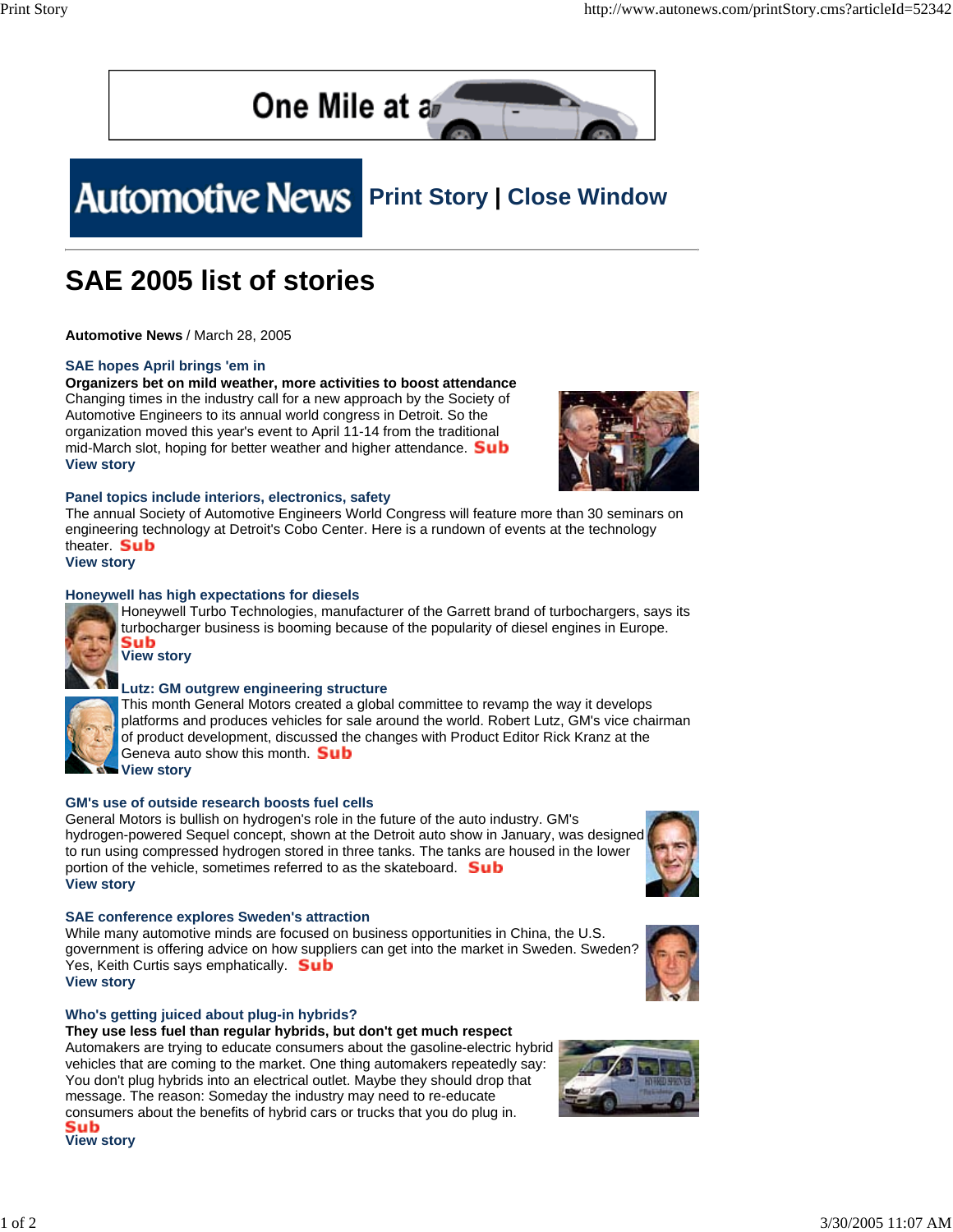

## **Automotive News** Print Story | Close Window

### **Who's getting juiced about plug-in hybrids?**

**They use less fuel than regular hybrids, but don't get much respect**

#### **By Harry Stoffer**

**Automotive News** / March 28, 2005

Automakers are trying to educate consumers about the gasoline-electric hybrid vehicles that are coming to the market. One thing automakers repeatedly say: You don't plug hybrids into an electrical outlet.

**Plug-in Pluses**

3 advantages to a plug-in hybrid vehicle over a regular hybrid

- 1. Runs longer in all-electric mode
	- 2. Less pollution
	- 3. lower operating costs

Maybe they should drop that message.

The reason: Someday the industry may need to re-educate consumers about the benefits of hybrid cars or trucks that you do plug in.

The biggest selling point: For the average driver, plug-in hybrids would be twice as fuel-efficient as regular hybrids, some of which get about 60 mpg, a small but rabid group of advocates says.

A plug-in hybrid would combine a small gasoline engine with electric drive, just like the hybrids on the road now, but it would have a bigger battery pack. The batteries would be recharged, rarely while driving but mostly while parked - and plugged in.

Oddly, the plug-in hybrid concept has enjoyed little of the limelight that has been shining on other advanced technologies, including regular hybrids, modern diesels and fuel cells. The phrase "plug-in hybrid" has never even appeared in Automotive News until now.

The bad reputation left by all-electric vehicles, generally viewed as costing too much and having too little range, seems to have tarnished anything with a plug.

But the plug-in hybrid's day is coming, says Felix Kramer, founder of the California Cars Initiative, a nonprofit group promoting the technology.

"All of a sudden it is in people's consciousness," he says.

Kramer credits regular hybrids for paving the way, mainly by overcoming resistance to the idea that a car or truck should be built with two power systems on board.

Here are some signs that things could be changing:

- Some enthusiasts are modifying production vehicles, such as the Toyota Prius, so that they sometimes can be plugged in.
- A group of national security organizations in January unveiled a plan for American energy independence and included development of plug-in hybrids as a key component.
- Renault SA has developed a hybrid version of its small Kangoo plug-in electric van.
- DaimlerChrysler AG is preparing to test plug-in hybrid technology in some commercial vans.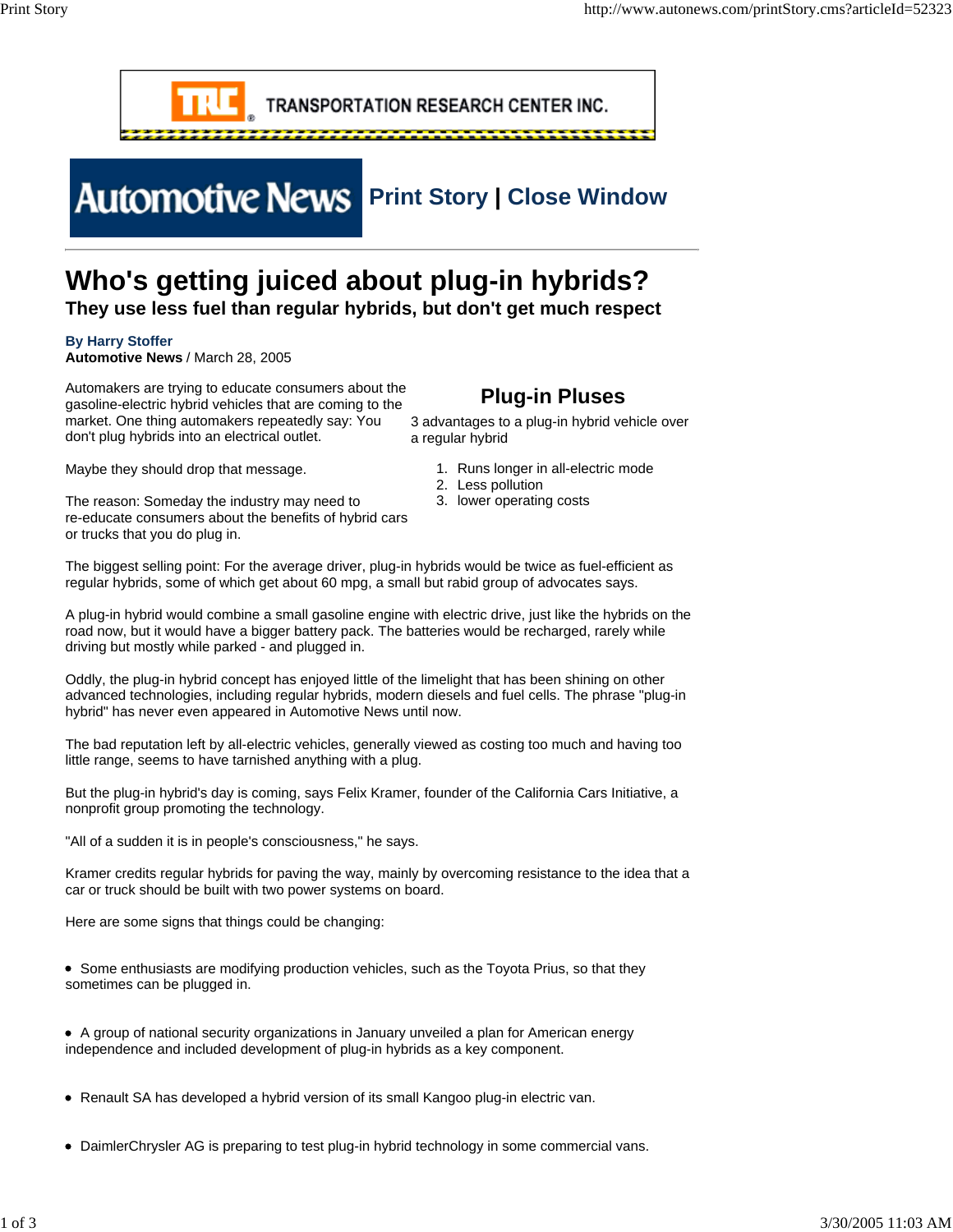#### **Main advantage**

The main advantage of a plug-in hybrid is that it runs much longer than regular hybrids in all-electric mode, which means longer with zero emissions from the tailpipe, advocates say.

It also has far lower operating costs because power from an outlet is much cheaper than energy from a gas pump, the advocates say.

Plug-in hybrids with just 40 miles of range on batteries could handle in all-electric mode 60 percent of Americans' driving needs, the advocates say.

Much of the known research on plug-in hybrids has been conducted at the University of California at Davis. A big backer is the Electric Power Research Institute, an arm of the utility industry. Some automakers and suppliers also have contributed.

Nevertheless, automakers mainly tout their efforts to develop regular hybrids and modern diesels and eventually fuel cell-powered vehicles. They generally pooh-pooh the potential for plug-in hybrids.



**Some enthusiasts are modifying production vehicles, such as the Toyota Prius, so the cars sometimes can be plugged in.**

**Action at DaimlerChrysler**

DaimlerChrysler is an exception - to a degree.

In Mannheim, Germany, the company is building a few dozen Sprinter commercial vans with small gasoline or diesel engines and plug-in electrical systems. An unspecified number are to be tested in California beginning in May.

But even DaimlerChrysler downplays the potential for the work.

"It's just an idea program," says Nick Cappa, the company's manager of advanced technology

communications.

While the company is noncommittal about whether it will ever use the technology in a production vehicle, Cappa says the main goal of the Sprinter conversions is to learn more about batteries and hybrid powertrains.

Some of the lessons, he says, are likely to be used in the next-generation gasoline-electric hybrids DaimlerChrysler is developing with General Motors. They are to remain unplugged.

Clean-car activists who tout plug-in hybrids, such as Kramer, believe many automakers have developed plug-in hybrid prototypes secretly and will produce the technology if they become convinced of public demand.

Some cite as evidence a button on the instrument panel of European and Asian versions of the Prius. The button can be used to keep the car in all-electric mode temporarily. The feature is not in U.S. models.

A manual switch likely would be part of a plug-in hybrid, the activists say. People would choose to use electric power most of the time but could switch to gasoline for longer, higher speed drives or if the batteries ran low. Regular production hybrids use sophisticated electronics to switch between gasoline and electric power.

#### **Toyota's view**

Cindy Knight, environmental communications administrator for Toyota Motor Sales U.S.A. Inc., scoffs at the suggestion that the Prius instrument panel button is proof that her company plans plug-in hybrids.

She says Prius drivers in more crowded European and Asian neighborhoods have more need to move their cars short distances quietly. So they are given the option of manually staying in all-electric power for brief periods. Americans tend to get in and drive.

Toyota believes customers should not have to think whether their Priuses should be using electricity or gasoline at any given moment, Knight says.